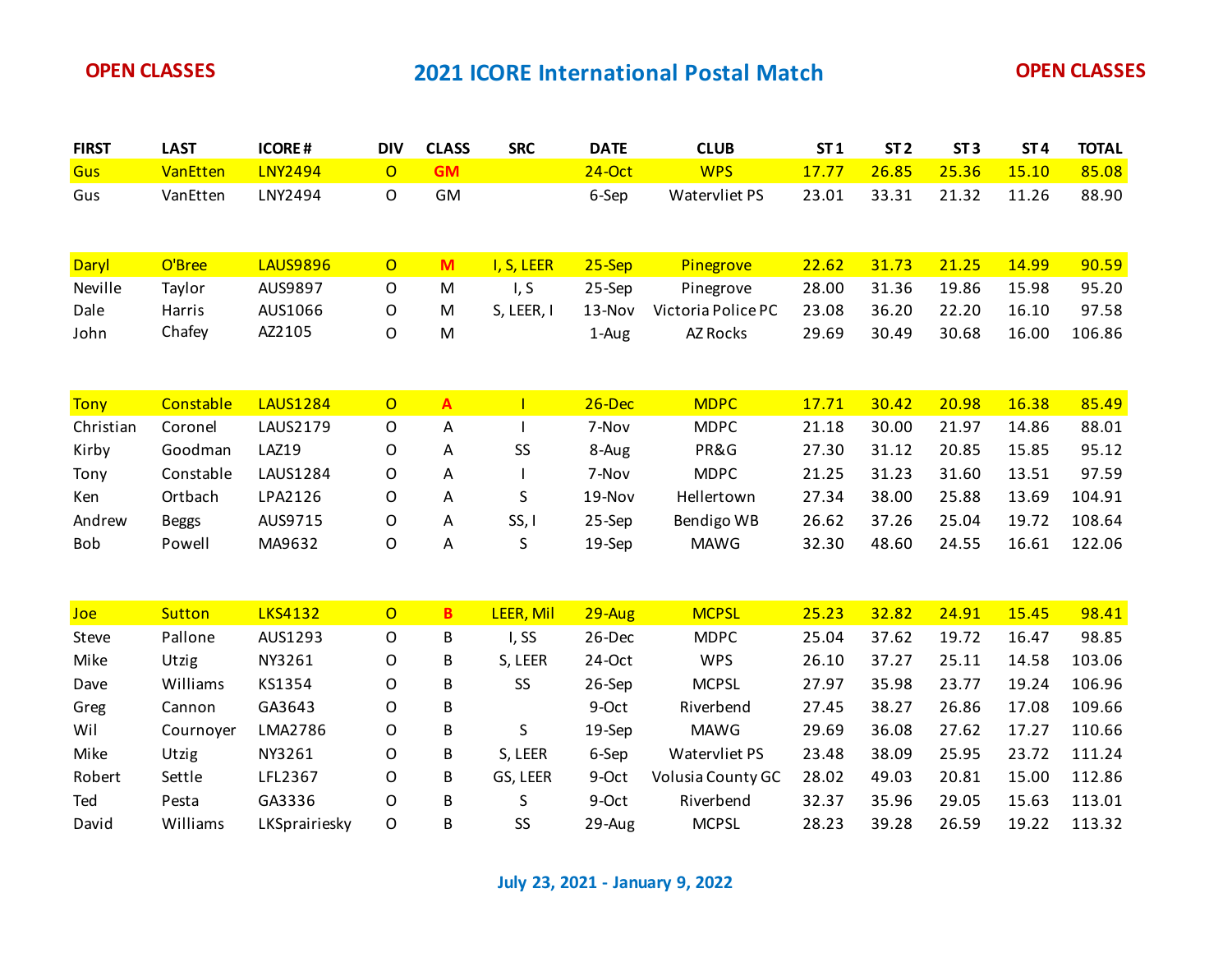| Sam           | S'Doia       | NY4246         | O              | В            |               | 23-Oct    | Genesee WG         | 36.20  | 42.74 | 23.51 | 15.36 | 117.81 |
|---------------|--------------|----------------|----------------|--------------|---------------|-----------|--------------------|--------|-------|-------|-------|--------|
| Robert        | Patton       | IN1944         | O              | B            | SS            | 10-Oct    | <b>WVRPC</b>       | 38.41  | 41.58 | 24.74 | 17.62 | 122.33 |
| Bob           | Hedlund      | FL9612         | O              | B            | GS            | 9-Oct     | Volusia County GC  | 40.42  | 48.06 | 27.71 | 18.91 | 135.10 |
| Chris         | Gober        | OK1883         | O              | B            |               | 18-Sep    | <b>OKCGC ICORE</b> | 38.13  | 41.03 | 31.46 | 28.37 | 139.04 |
| Tom           | Miller       | PA3347         | O              | B            | S             | $23$ -Jul | Hellertown         | 34.34  | 49.53 | 34.61 | 25.83 | 144.31 |
| David         | Gildon       | LOK3016        | O              | B            | S             | 28-Aug    | Ada RPC            | 56.57  | 40.25 | 33.80 | 19.59 | 150.21 |
| Todd          | Taylor       | AZ2121         | O              | B            | S             | 1-Aug     | AZ Rocks           | 37.40  | 54.83 | 37.61 | 21.97 | 151.81 |
| Rudy          | Warren       | LAZ9953        | O              | B            | SS            | 1-Aug     | AZ Rocks           | 36.99  | 54.61 | 42.21 | 20.58 | 154.39 |
| Peter         | Levakis      | CA147          | O              | B            | GS            | 13-Nov    | CAWB               | 36.98  | 61.69 | 34.38 | 24.10 | 157.15 |
| Todd          | Taylor       | AZ2121         | O              | B            | SS            | 8-Aug     | PR&G               | 47.88  | 52.15 | 31.67 | 26.53 | 158.23 |
| Andy          | Bonetto      | CA3863         | O              | B            | S             | 13-Nov    | CAWB               | 58.43  | 46.05 | 42.57 | 17.47 | 164.52 |
| Tom           | Olewine      | LPA9976        | O              | B            | GS            | $23$ -Jul | Hellertown         | 58.26  | 49.46 | 36.54 | 22.81 | 167.07 |
| Rodney        | Brown        | CAN2913        | O              | B            | I, GS         | 22-Aug    | Frontenac RPC      | 44.64  | 88.76 | 28.65 | 17.15 | 179.20 |
| Rodney        | Brown        | CAN2913        | $\mathsf O$    | B            | GS, I         | 21-Aug    | Frontenac RPC      | 36.27  | 82.13 | 49.17 | 20.44 | 188.01 |
| Andy          | Bonetto      | CA3863         | O              | B            |               | 11-Sep    | CAWB               | 145.01 | 41.34 | 44.94 | 25.82 | 257.11 |
|               |              |                |                |              |               |           |                    |        |       |       |       |        |
|               |              |                |                |              |               |           |                    |        |       |       |       |        |
| <b>Warren</b> | <b>Moore</b> | <b>LKSHOOT</b> | $\overline{O}$ | $\mathbf{C}$ | <b>SS</b>     | $26-Sep$  | <b>MCPSL</b>       | 28.85  | 44.00 | 23.11 | 16.76 | 112.72 |
| Warren        | Moore        | <b>LKSHOOT</b> | $\mathsf O$    | $\mathsf C$  | SS            | 29-Aug    | <b>MCPSL</b>       | 35.55  | 42.14 | 27.61 | 16.35 | 121.65 |
| Dave          | Sabia        | AZ4213         | O              | C            | GS            | 1-Aug     | AZ Rocks           | 38.78  | 39.84 | 30.33 | 16.82 | 125.77 |
| James         | Tucker       | TX4349         | O              | $\mathsf C$  |               | 29-Dec    | Permian WG         | 39.52  | 42.05 | 27.51 | 21.50 | 130.59 |
| Paul          | Poenicke     | NY3857         | O              | C            | SS            | 6-Sep     | Watervliet PS      | 44.93  | 42.48 | 29.88 | 18.90 | 136.19 |
| Francisco     | Manalo       | FL4244         | O              | $\mathsf C$  | S             | 9-Oct     | Volusia County GC  | 40.95  | 53.22 | 29.33 | 18.97 | 142.47 |
| Greg          | Gardella     | CT4200         | O              | $\mathsf C$  |               | 31-Dec    | <b>Mystic RGC</b>  | 51.51  | 61.84 | 30.31 | 20.42 | 145.74 |
| Steve         | Saunders     | CAN3865        | O              | $\mathsf C$  | S, M, LEER, I | 21-Aug    | Frontenac RPC      | 47.42  | 45.50 | 35.33 | 19.26 | 147.51 |
| Eddie         | Fowler       | FL4324         | O              | C            | SS, Mil       | 9-Oct     | Volusia County GC  | 50.12  | 47.28 | 30.85 | 20.16 | 148.41 |
| Terry         | Goddard      | M03417         | O              | C            | SS            | 11-Nov    | Green Valley       | 46.19  | 50.37 | 33.77 | 20.08 | 150.41 |
| David         | Havasi       | NY3315         | O              | C            |               | 23-Oct    | Genesee WG         | 53.10  | 46.45 | 32.13 | 20.02 | 151.70 |
| Joe           | Hannis       | AZ2294         | O              | $\mathsf C$  | GS            | 1-Aug     | <b>AZ Rocks</b>    | 40.88  | 57.49 | 35.19 | 19.17 | 152.73 |
|               |              |                |                |              |               |           |                    |        |       |       |       |        |
| Maryann       | Melisi       | NY1623         | O              | $\mathsf C$  | L             | 6-Sep     | Watervliet PS      | 45.61  | 49.75 | 38.33 | 20.39 | 154.08 |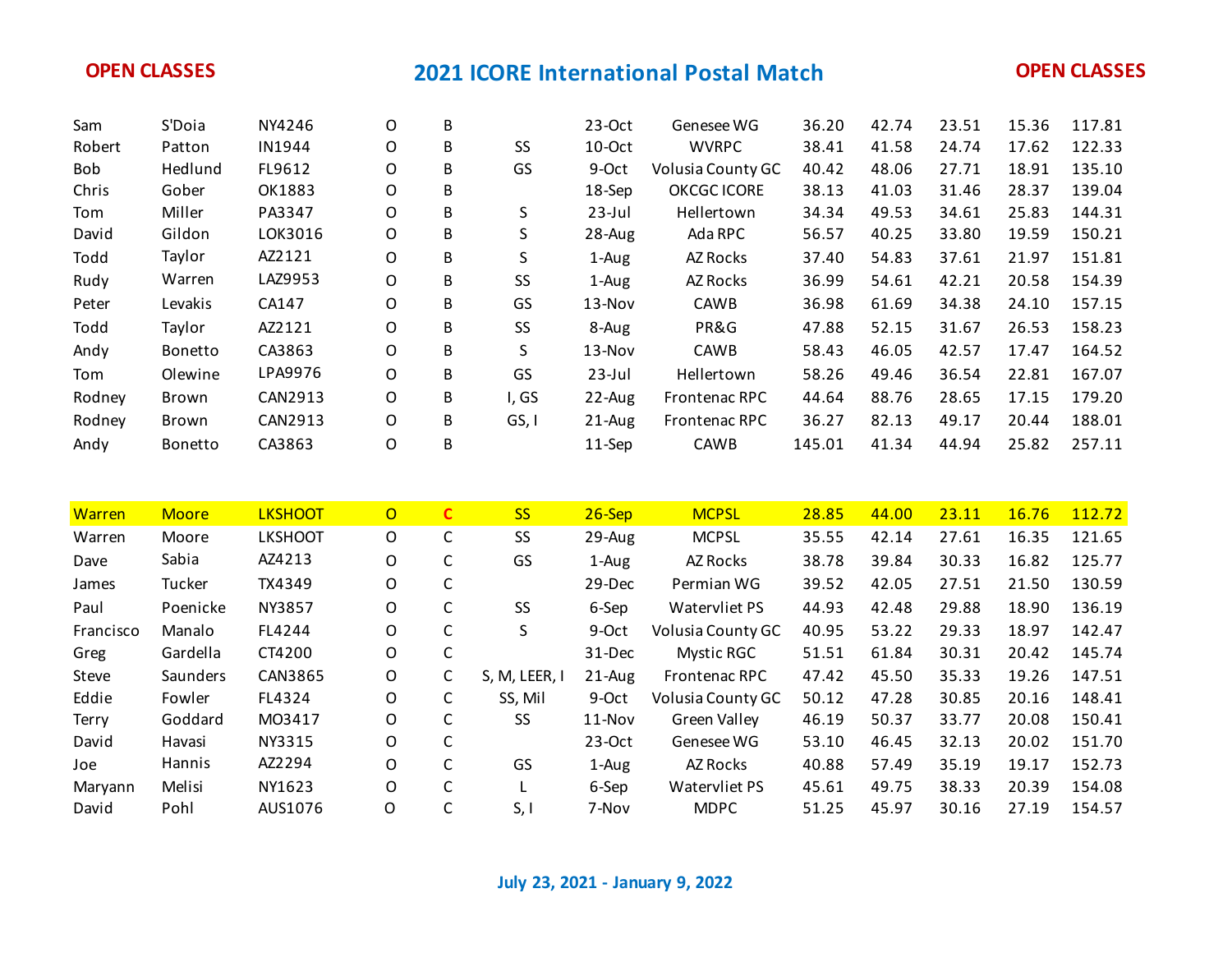| Dave         | Sabia               | AZ4213        | O              | $\mathsf C$ | GS          | 8-Aug     | PR&G                 | 39.68 | 42.58 | 26.54 | 50.31 | 159.11 |
|--------------|---------------------|---------------|----------------|-------------|-------------|-----------|----------------------|-------|-------|-------|-------|--------|
| Manny        | Fusaro              | RI2377        | 0              | $\mathsf C$ | SS          | 31-Dec    | <b>Mystic RGC</b>    | 50.91 | 51.65 | 33.10 | 25.94 | 161.60 |
| Paul         | Poenicke            | LNY3857       | O              | $\mathsf C$ | SS          | 24-Oct    | <b>WPS</b>           | 39.74 | 61.15 | 40.44 | 20.71 | 162.04 |
| Peter        | Mills               | NY3104        | O              | $\mathsf C$ |             | 23-Oct    | Genesee WG           | 47.81 | 50.71 | 40.43 | 24.62 | 163.57 |
| Jerry        | Pierce              | KS4043        | O              | $\mathsf C$ | GS          | 29-Aug    | <b>MCPSL</b>         | 72.25 | 44.84 | 30.97 | 21.64 | 169.70 |
| Rich         | Olday               | FL2957        | 0              | $\mathsf C$ | GS          | 9-Oct     | Volusia County GC    | 54.54 | 54.07 | 34.89 | 26.34 | 169.84 |
| Andrew       | Chattington AUS1254 |               | 0              | $\mathsf C$ | SS, LEER, I | 13-Nov    | Victoria Police PC   | 79.12 | 40.34 | 31.63 | 20.63 | 171.72 |
| Bernie       | Rhines              | MS2914        | 0              | $\mathsf C$ | GS          | $31$ -Jul | <b>RAM</b>           | 62.46 | 44.25 | 37.44 | 29.12 | 173.23 |
| Maryann      | Melisi              | NY1623        | O              | $\mathsf C$ | L           | 24-Oct    | <b>WPS</b>           | 45.89 | 65.64 | 42.51 | 20.91 | 174.95 |
| Michael      | Beach               | OR2189        | 0              | $\mathsf C$ | SS          | 21-Aug    | <b>ARPC</b>          | 60.87 | 52.89 | 42.60 | 21.46 | 177.82 |
| Mike         | Wiggins             | LFL2642       | O              | $\mathsf C$ | SS          | 9-Oct     | Volusia County GC    | 65.93 | 50.80 | 35.95 | 29.70 | 182.38 |
| David        | Pohl                | AUS1076       | O              | $\mathsf C$ | I, SS       | 26-Dec    | <b>MDPC</b>          | 60.22 | 68.52 | 38.30 | 23.29 | 190.33 |
| Greg         | Petroski            | M03281        | O              | $\mathsf C$ | SS          | 11-Nov    | <b>Green Valley</b>  | 87.59 | 54.93 | 29.29 | 19.73 | 191.54 |
| Michael      | Gregus              | AZ2971        | O              | $\mathsf C$ | GS          | 1-Aug     | AZ Rocks             | 66.40 | 61.87 | 50.41 | 34.85 | 213.53 |
| Dale         | Nelson              | NY9665        | O              | $\mathsf C$ | SS, LEER, M | 24-Oct    | <b>WPS</b>           | 92.96 | 60.43 | 44.12 | 24.36 | 221.87 |
| Chuck        | Cutforth            | CA2332        | O              | C           | GS          | 13-Nov    | CAWB                 | 61.65 | 68.30 | 49.25 | 44.33 | 223.53 |
| Chuck        | Cutforth            | CA2332        | O              | $\mathsf C$ | GS          | 9-Oct     | CAWB                 | 54.86 | 93.85 | 51.21 | 27.36 | 227.28 |
|              |                     |               |                |             |             |           |                      |       |       |       |       |        |
|              |                     |               |                |             |             |           |                      |       |       |       |       |        |
| <b>David</b> | <b>Nagel</b>        | <b>MS4404</b> | $\overline{O}$ | D           | S           | $31$ -Jul | <b>RAM</b>           | 40.49 | 55.82 | 34.13 | 26.66 | 157.10 |
| David        | Saxon               | WA3623        | $\mathsf O$    | D           | SS          | 26-Sep    | <b>Buffalo ICORE</b> | 51.81 | 61.42 | 32.40 | 23.56 | 169.19 |
| Marcus       | Kroll               | NY4152        | O              | D           |             | 23-Oct    | Genesee WG           | 51.58 | 55.97 | 39.21 | 23.45 | 170.21 |
| Bernard      | Mackey              | LFLBAMBAM     | $\mathsf O$    | D           | GS, Mil     | 9-Oct     | Volusia County GC    | 52.48 | 56.73 | 37.12 | 25.65 | 171.98 |
| Steve        | Snyder              | IN4093        | O              | D           | GS          | 10-Oct    | <b>WVRPC</b>         | 53.60 | 73.05 | 38.66 | 22.73 | 188.04 |
| Thomas       | Lockhart            | CAN3852       | O              | D           | SS, I       | 12-Aug    | Chilliwack           | 69.12 | 49.12 | 48.09 | 22.89 | 189.22 |
| Ronald       | Miller              | <b>NE4327</b> | O              | D           | GS          | 16-Oct    | <b>ENGC</b>          | 76.65 | 59.24 | 38.59 | 24.87 | 199.35 |
| Phillip      | Lawrence            | LOK4193       | O              | D           | SS          | 28-Aug    | Ada RPC              | 61.42 | 70.52 | 48.88 | 25.01 | 205.83 |
| Richard      | Fonda               | NY3677        | O              | D           | SS          | 24-Oct    | <b>WPS</b>           | 74.35 | 56.43 | 54.66 | 27.92 | 213.36 |
| Vickie       | Gildon              | OK4308        | O              | D           | S, L        | 18-Sep    | <b>OKCGC ICORE</b>   | 76.38 | 61.55 | 45.42 | 33.30 | 216.65 |
| Gail         | Venezio             | NY2702        | O              | D           | SS, L       | 6-Sep     | Watervliet PS        | 85.03 | 70.21 | 40.69 | 30.11 | 226.04 |

**July 23, 2021 - January 9, 2022**

Tom Venezio NY2701 O D SS 6-Sep Watervliet PS 86.86 84.02 67.09 27.95 265.92